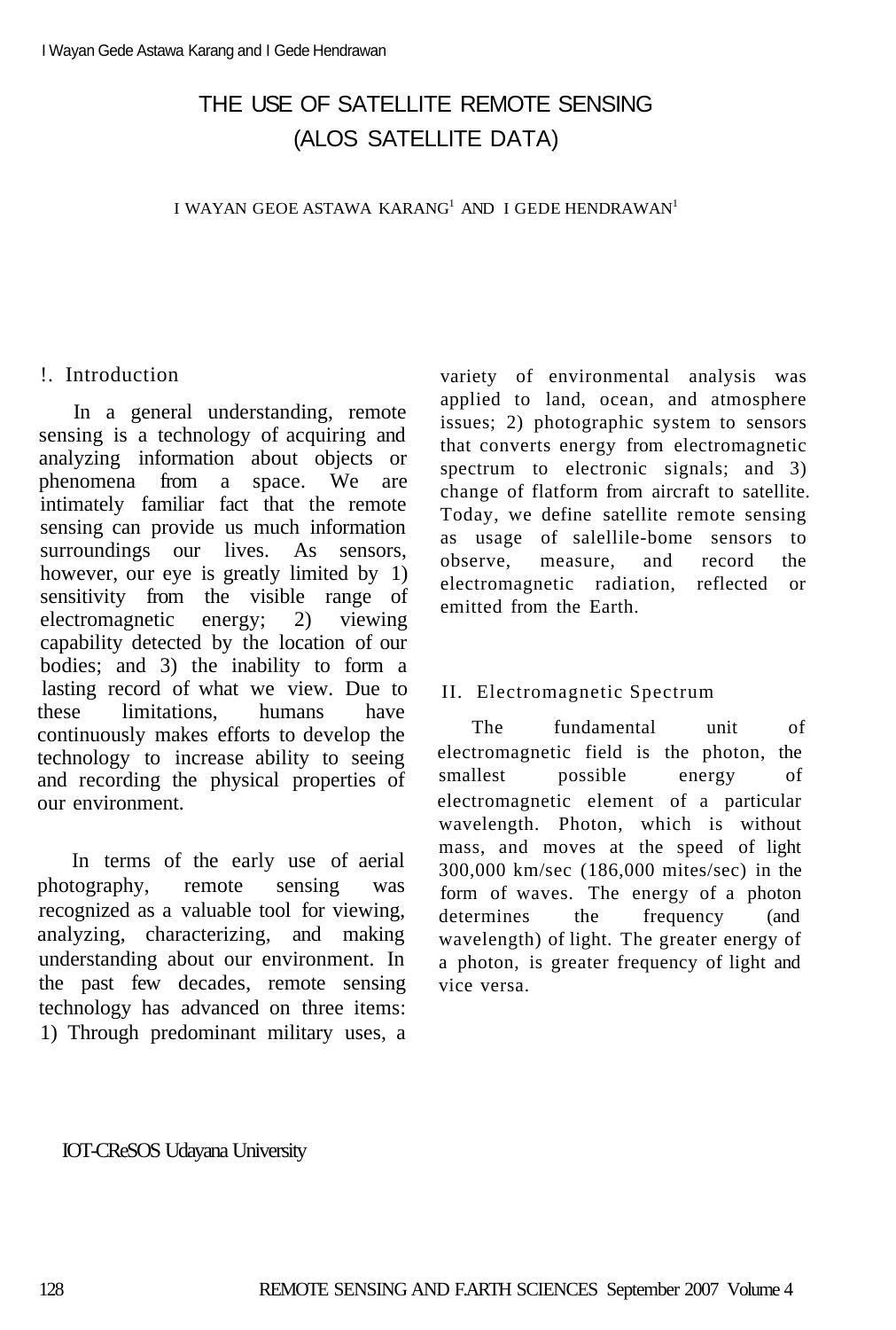The entire array of electromagnetic waves comprises the electromagnetic (EM) spectrum. It is so called electromagnetic wave because they consist of combined electric and magnetic waves that make a charged particle (electron) accelerates. The EM spectrum is arbitrarily divided into regions or intervals. At the very energetic (high frequency; short wavelength) region we have gamma rays and x-rays. Radiation in the ultraviolet region extends from about 1 nanometer to 0.36 micrometers. It is convenient to detect mid-regions of spectrum in these two units: micrometers (urn), a unit of length equivalent to onemillionth of a meter, or nanometers (nm), a unit of length equivalent to one-billionith of a meter. The visible region occupies the range between 0.4 and 0.7 urn, or its

equivalents of 400 to 700 nm. The infrared (IR) region, spans between 0.7 and 100 urn. At shorter wavelengths (near .7 urn) infrared radiation can be detected by special film, while at longer wavelengths it is thermal.

Longer wavelength intervals are detected in units ranging from millimeters (mm) through meters (m). The microwave region spreads across 1 mm to 1 m; this includes all of the intervals used by manmade radar systems, which generate their own active radiation directed towards (and reflected from) targets of interest. The lowest frequency (longest wavelength) region—beyond 1 m—is associated with radio waves. The scheme of electromagnetic spectrum can be seen at Figure 1.



# **III. Absorption Bands and Atmospheric Windows**

Some range of electromagnetic radiation can easily pass through the atmosphere, in spite of other range. The ability of radiation to passing through atmosphere is referred to transmissivity, and varies with the wavelength of radiation. The gases, comprising with atmosphere is to absorb radiation in certain wavelengths even though radiation with differing wavelengths allows to pass through. The EM spectrum that is absorbed by atmospheric gases, such as water vapor, carbon dioxide, and ozone is well known as absorption bands. In the Figure 2, absorption bands is represented by low transmission value, that is associated with a specific range of wavelengths.

In contrast to the absorption bands, there is area of the electromagnetic spectrum which can be transparent (little or no absorption of radiation) for specific wavelengths in atmosphere. The wavelength band is known as atmospheric "windows" since they allow the radiation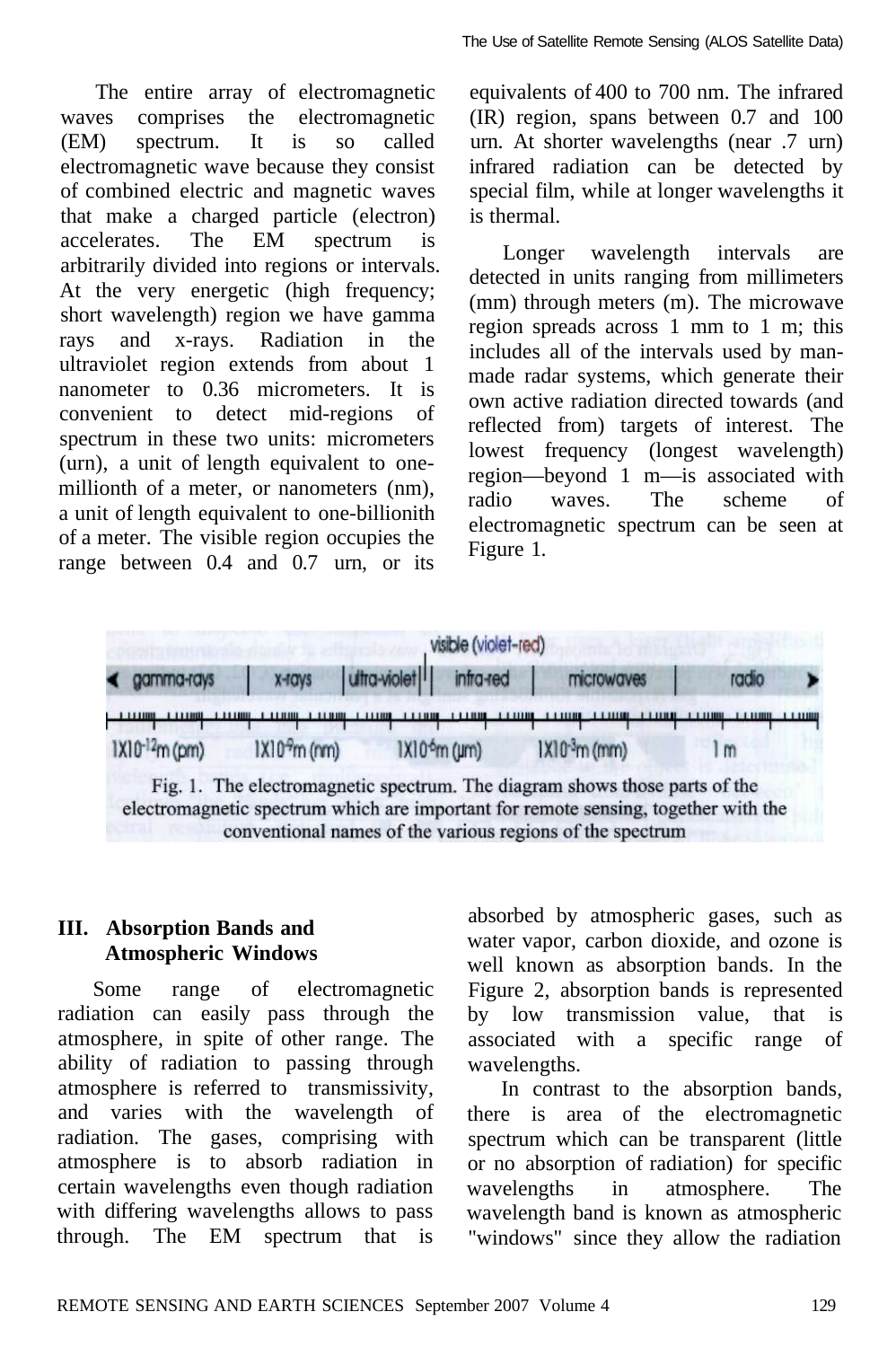to easily pass through the atmosphere to Earth's surface.

Most visible remote sensing instruments on aircraft or space-based platforms applies in windows using detectors tuned to specific frequencies (wavelengths) that can pass through the atmosphere. When a remote sensing instrument has a line-of-sight with an object .which is reflecting sunlight or emitting heat, the instrument collects and records the radiant energy.While most remote sensing systems are designed to collect reflected radiation, some sensors, especially meteorological satellites, directly measure absorption phenomena, such as those associated with carbon dioxide (C02) and other gases. The atmosphere is nearly opaque to EM radiation in part of the mid-IR and all of the far-IR regions. In the microwave region, by contraries, most of this radiation move through unimpeded, so radar waves reach the surface (although weather radars are able to detect clouds and precipitation because they are tuned to observe backscattered radiation from liquid and ice particles).



Fig. 2. Diagram of atmospheric windows—wavelengths at which electromagnetic radiation will penetrate the Earth's atmosphere. Chemical notation (C02, 03) indicates the gas responsible for blocking sunlight at a particular wavelength.

|                           |              | $10^{10}$   | $10^{14}$           |                            | $10^{18}$     |        | $10^{52}$ | $10^{11}$       |     | $10^{10}$  | 10 <sup>9</sup>  |   |
|---------------------------|--------------|-------------|---------------------|----------------------------|---------------|--------|-----------|-----------------|-----|------------|------------------|---|
|                           |              |             |                     |                            |               |        |           |                 |     |            |                  |   |
|                           |              | $0.38 - 43$ | <b>START</b><br>-49 | .55.89.64                  | $-4.977$ am   |        | Ak MY     | 10 <sub>m</sub> | mm  | 1 cm       | 10 <sub>um</sub> | m |
|                           |              |             |                     |                            |               |        |           | <b>ALL</b>      | EHF | <b>SHF</b> | <b>UHF</b>       |   |
| LANDSAT                   | TM           |             |                     | ж                          | п             | ्व     | 50        | 圓               |     |            |                  |   |
|                           | 1195         |             | ٠                   |                            | s.            |        |           |                 |     |            |                  |   |
| SPOT                      | <b>HRV</b>   |             |                     | <b>Panchrametic</b>        |               | $\Box$ |           |                 |     |            |                  |   |
| ADEQS                     | AVNIR        |             |                     | л<br><b>First-hromatic</b> | $\frac{4}{3}$ |        |           |                 |     |            |                  |   |
|                           | <b>UCTS</b>  | 回回          | 国国<br>日             | 固                          | $-12$         | $\Box$ | 回回        | 33193           |     |            |                  |   |
|                           | <b>MESSR</b> |             |                     |                            | 51            |        |           |                 |     |            |                  |   |
| 1105                      | <b>VTIR</b>  |             |                     |                            |               |        | $^{2}$    | 541             |     |            |                  |   |
|                           | <b>HSR</b>   |             |                     |                            |               |        |           |                 |     | 子部         |                  |   |
| <b>OPS</b><br><b>JERS</b> | VNIR         |             |                     | 2                          | $\sqrt{8}$    |        |           |                 |     |            |                  |   |
|                           | <b>SWIRE</b> |             |                     |                            |               |        | 日本語       |                 |     |            |                  |   |
|                           | PISR         |             |                     |                            |               |        |           |                 |     |            | 0.56             |   |
| <b><i>RADARSAT</i></b>    | SAR          |             |                     |                            |               |        |           |                 |     |            | 5.361            |   |

Fig. 3. Sensors and bands onboard the satellites

## **IV. Remote Sensing Methods**

There are two types of remote sensing instruments—passive and active. Passive instruments detect natural energy that is reflected or emitted from the observed scene. Passive instruments sense only radiation emitted by the object being viewed or reflected by the object. Reflected sunlight is the most common external source of radiation for passive instruments as shown in Figure 4. Scientists use a variety of passive remote sensors such as:

**/**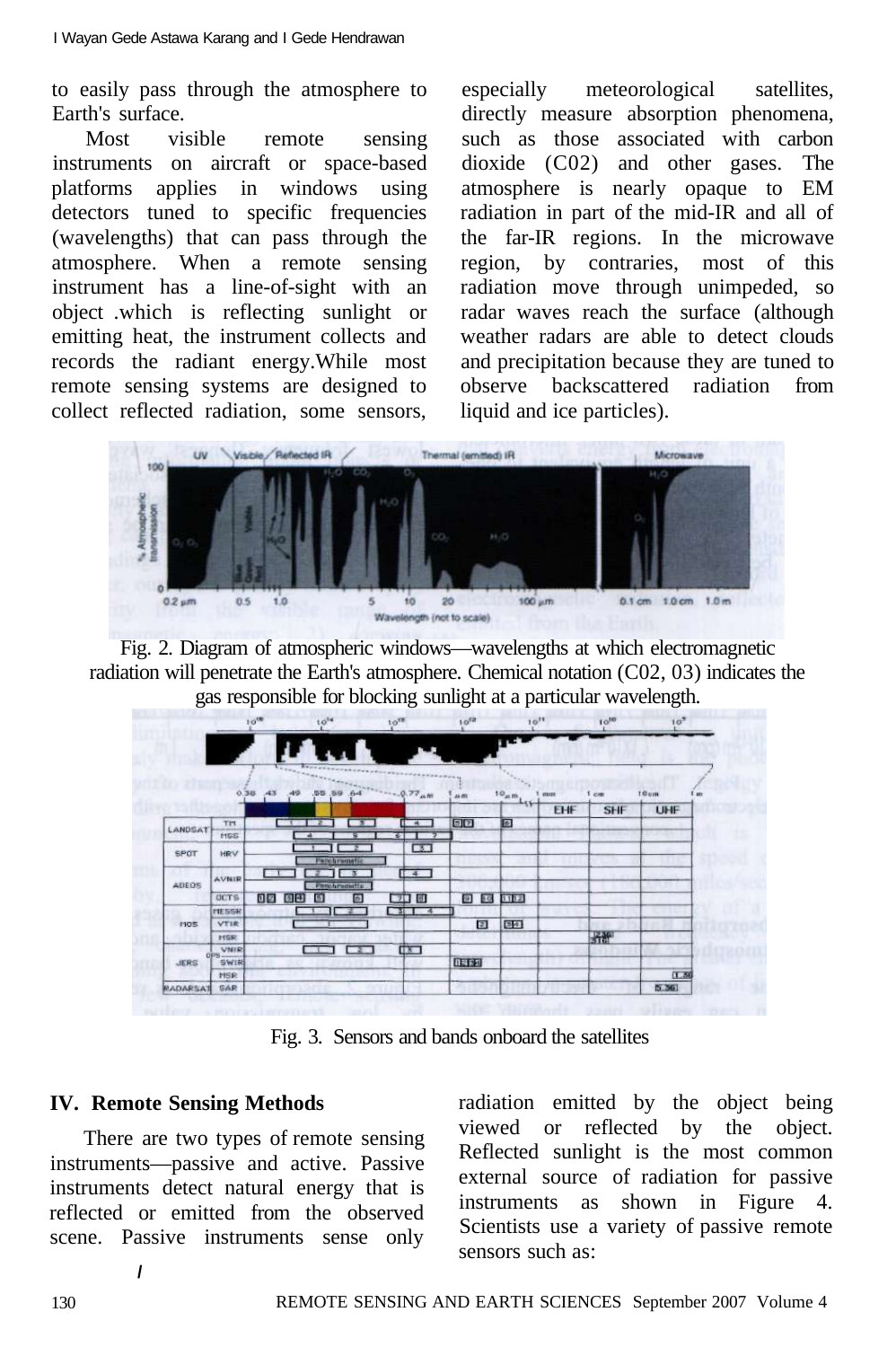#### 1). *Radiometer*

An instrument which can quantitatively measure the intensity of electromagnetic radiation in some band of wavelengths in the spectrum. Usually a radiometer is further identified by the portion of the spectrum it covers; for example, visible, infrared, or microwave. A radiometer that includes a scanning capability to provide a twodimensional array of pixels being produce image is called an imaging radiometer. Scanning can be performed mechanically or electronically by using an array of detectors.

2). *Spectrometer* 

A device designed to detect, measure, and analyze the spectral content *of* the incident electromagnetic radiation is called a spectrometer. Conventional, imaging spectrometers use gratings or prisms to disperse the radiation to spectral discrimination.

#### 3). *Spectroradiometer*

A radiometer that can measure the intensity of radiation in multiple wavelength bands (i.e., mullispectral). Oftentimes the bands are of a high spectral resolution—designed for the remote sensing of specific parameters such as sea surface temperature, cloud characteristics, ocean color, vegetation, trace chemical species in the atmosphere, etc.

Active instruments provide their own energy (electromagnetic radiation) to illuminate the object or scene they observe. They send a pulse of energy from the sensor to the object and then receive the radiation that is reflected or backscattered from those object. Scientists use many different types of active remote sensors such as:

1). *Radar (Radio Detection and Ranging)* 

A radar uses a transmitter operating at either radio or microwave frequencies to emit electromagnetic radiation and a directional antenna or receiver to measure the time of arrival of reflected or backscattred pulses of radiation from distant objects. Distance to the object can be determined since electromagnetic radiation propagates at the speed of light.

2). *Scatterameter* 

A scallerometer is a high frequency microwave radar designed specifically to measure backscattered radiation. Over ocean surfaces, measurements of backscattered radiation in the microwave spectral region can be used to derive maps of surface wind speed and direction.

3). *Lidar (Light Detection and Ranging!* 

A lidar uses a laser (light amplification by stimulated emission of radiation) to transmit a light pulse and a receiver with sensitive detectors to measure ihe backscattered or reflected light. Distance to the object is determined by recording the time between the transmitted and backscattered pu^es and using the speed of light to calculate the distance traveled. Lidars can determine atmospheric profiles of aerosols, clouds, and other constituents of the atmosphere.

#### 4). *Laser Altimeter*

A laser altimeter uses a lidar (see above) to measure the height of the instrument platform above the surface. By independently knowing the height of the platform with respect to the mean Harth's surface, the topography of the underlying surface can be determined.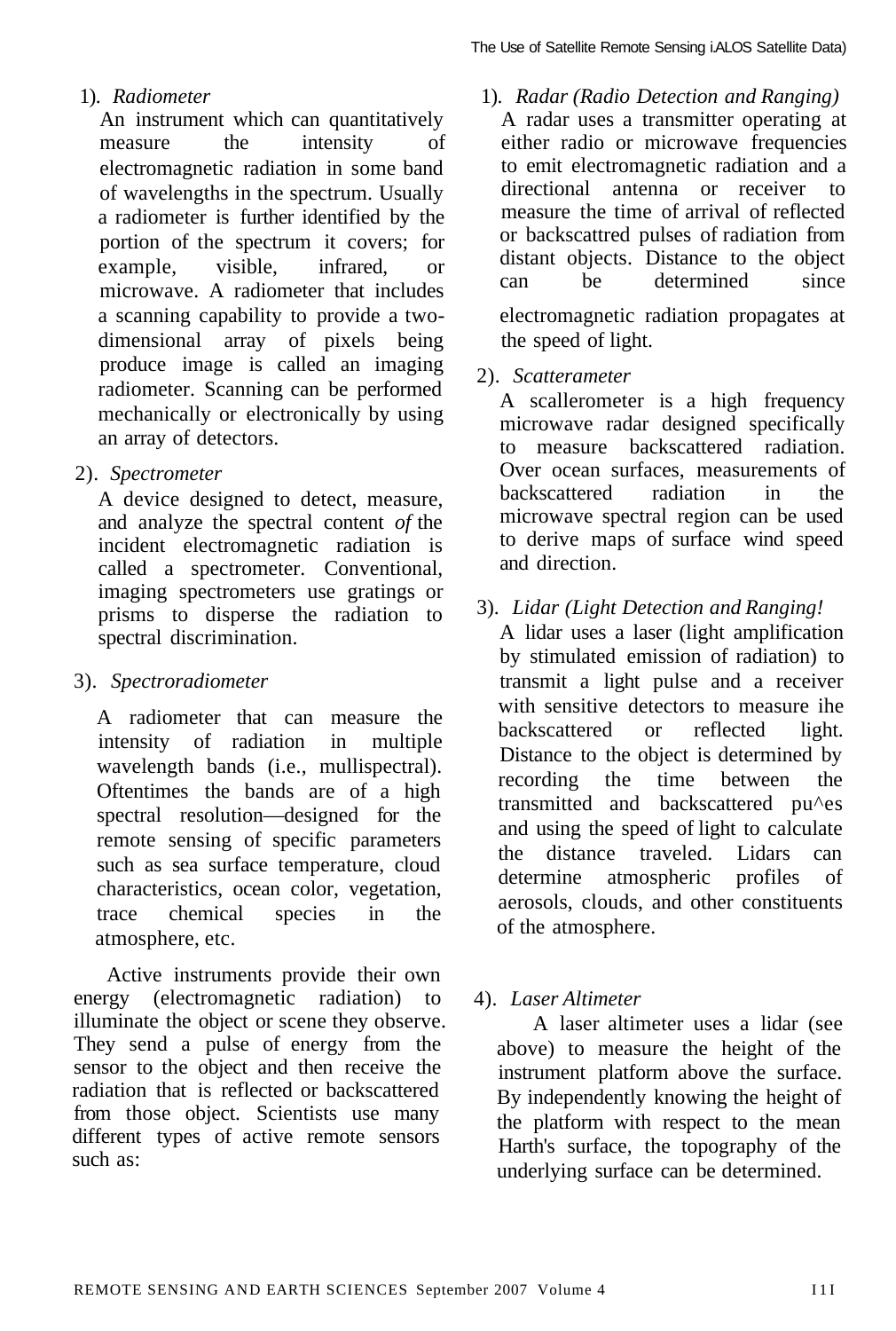

Fig. 4. Basic of remote sensing with passive and active sensor



Fig. 5. This pair of images demonstrates some of the differences between passive and active sensors. The left image is an aerial photograph (which records reflected light) of Amundsen-Scott Station, a research facility built on the South Pole. The right image is the same area, at approximately the same scale and orientation, from RADARSAT



Fig. 6. A schematic of the types of remote sensing system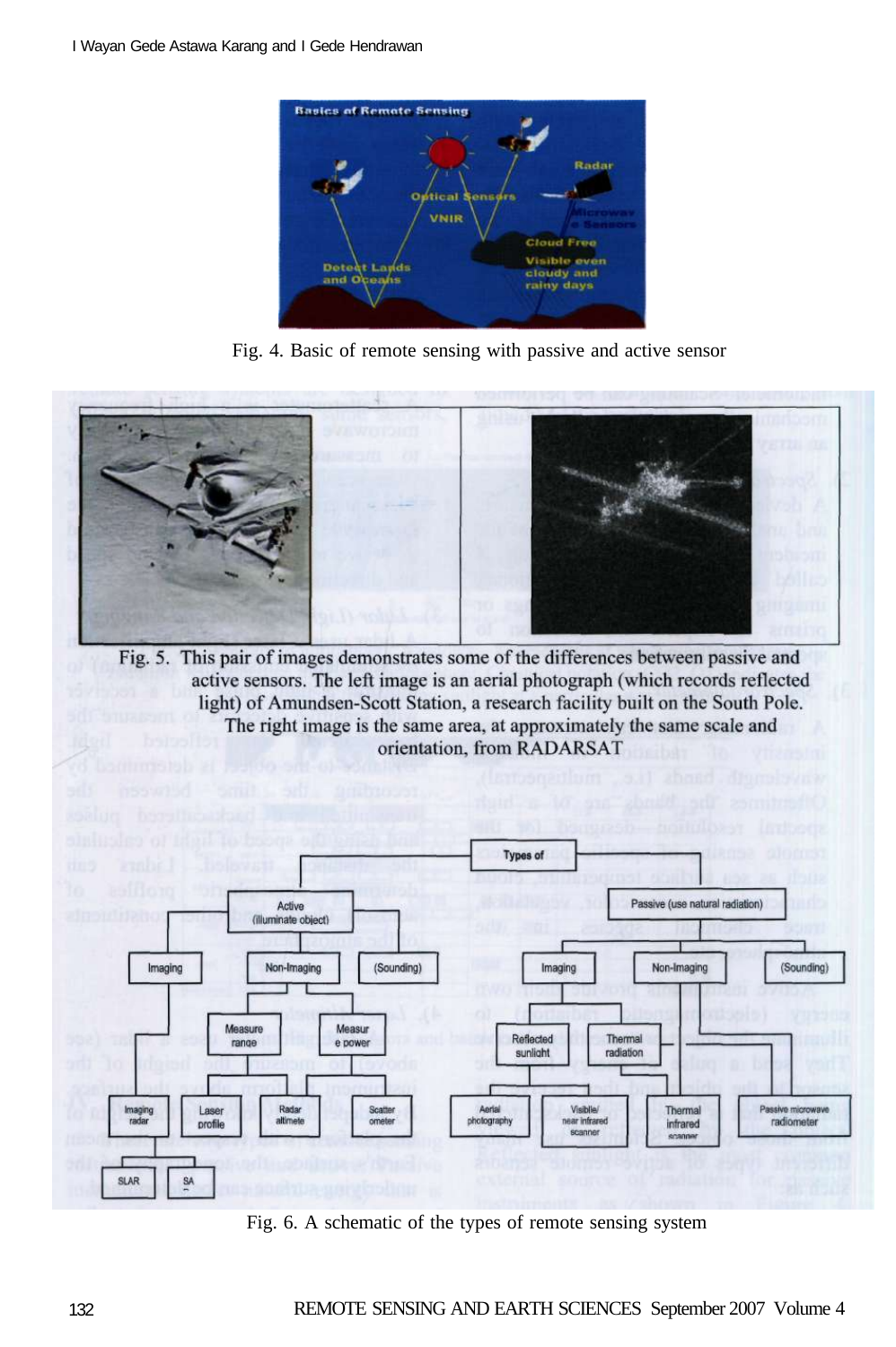# V. Classification of Remote Sensing System

Remote sensing system may be classified in a number of ways, but the most useful distinctions we can draw are between active and passive systems, and between imaging and non-imaging systems. We may also distinguish sensors by the wavelength of the radiation to which they respond.

Active systems is the object of study with their own supplied radiation, whereas passive systems sense naturally occurring (emitted thermal or reflected solar) radiation. The choice between active and passive systems is influenced by number of factors. A passive system will be inappropriate at certain wavelengths at which insignificant amounts of radiation occur naturally. An active system may be technically infeasibte if the amount of power which has to be radiated in order to obtain a measurable retlected signal is too great. It may be desirable to have exact knowledge of the nature of the illuminating radiation, which can be tailored to some particular aspect which is to be studied.

An imaging system is slightly harder to define. We shall take the term to mean a system, either active or passive, which measures the intensity of the radiation reaching it and which docs so a function of position on the earth's surface so that a two-dimensional pictorial representation of the intensity can be constructed. A nonimaging system is thus one which either does not measure radiation intensity, or does not do so as a function of position on

the earth's surface. We are thus employing a rather restricted definition of the word 'image'. Note that the spatial condition on an imaging system can be reduce to a statement that, for a single location ol" the system can be reduced to statement that, for a single location of the system, it should measure the radiation intensity from a number of discrete regions distributed in one or two dimensions. One dimension is adequate for the production of an image, since motion of the platform (on which the system is supported) in the perpendicular direction achives the necessary two-dimensional scanning. Figure 6 illustrates the division of remote sensing systems according to whether they are active or passive, imaging or nonimaging.

# VI. The Need for Remote Sensing

The principal advantages of remote sensing is the speed at which data can be acquired from large areas of the earth's surface, and the related fact thai comparatively inaccessible areas may be investigated in this way. The uses, both existing and polensial. of such data within the various environmental disciplines are religion. A good summary of the applications of remote sensing to environmental problems is given by Barrett and Curtis (1982). It is impossible to list all the applications, but is perhaps revealing to mention a few (in no particular order) as shown at Figure 7 and Table 1.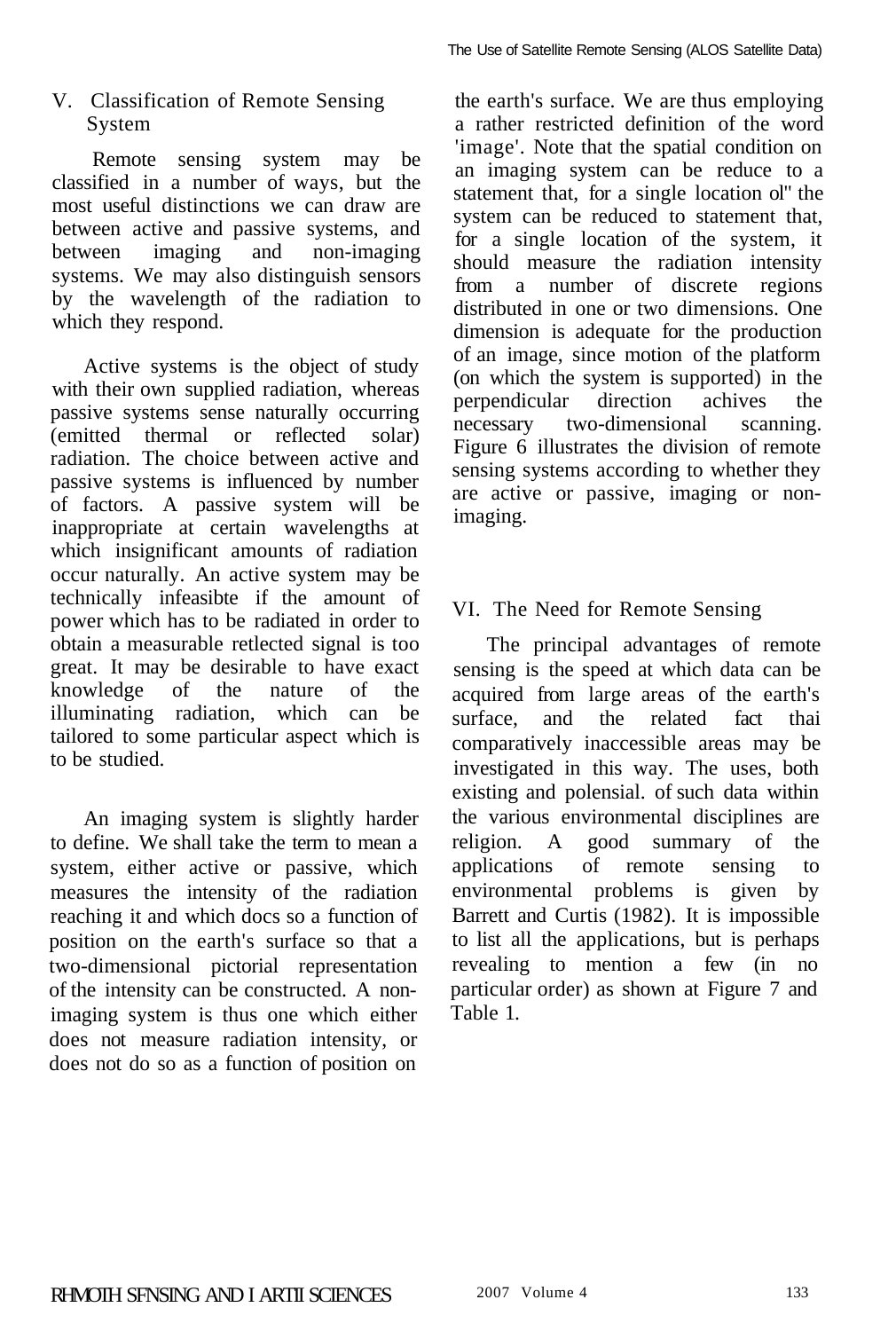

Fig. 7. Scheme of information can derived from earth

| <b>APPLICATIONS</b>                   | <b>USE FOR</b>                                                                                                                                                                                                                                                                                      |  |  |  |  |  |  |  |
|---------------------------------------|-----------------------------------------------------------------------------------------------------------------------------------------------------------------------------------------------------------------------------------------------------------------------------------------------------|--|--|--|--|--|--|--|
| Meteorology                           | Profiling of atmospheric temperature, pressure and water vapour content,<br>measurement of wind velocity.                                                                                                                                                                                           |  |  |  |  |  |  |  |
| Oceanography                          | Measurement of the sea's surface temperature, mapping ocean currents and wave<br>energy spectra.                                                                                                                                                                                                    |  |  |  |  |  |  |  |
| Glaciology                            | Mapping the distribution and motion of ice sheets and sea ice, determining the<br>navigability of sea ice.                                                                                                                                                                                          |  |  |  |  |  |  |  |
| Geology, geomorphology<br>and geodesy | Identification of rock type, location of geological faults and anomalies, measuring the<br>figure of the earth and observing tectonic motion.                                                                                                                                                       |  |  |  |  |  |  |  |
| Topography and<br>cartography         | Obtaining accurate elevation data and referring them to a given coordinate system,<br>production and revision of maps                                                                                                                                                                               |  |  |  |  |  |  |  |
| Agriculture, forestry and<br>botany   | Monitoring the extent and type of vegetation cover and its state of health, identifying<br>the host plants of pests, mapping soil type and determining its water content,<br>forecasting crop yields                                                                                                |  |  |  |  |  |  |  |
| <b>Hydrology</b>                      | Assessing water resources, forecasting meltwater run-off from snow                                                                                                                                                                                                                                  |  |  |  |  |  |  |  |
| Disaster control                      | Warning od sand dust storms, avalanches, landslides, flooding etc., monitoring the<br>extent of floodwater, monitoring of pollution (the use of satellite remote sensing<br>data, particularly from meteorological satellites, for disaster warning has already<br>saved thousands of human lives). |  |  |  |  |  |  |  |
| Planning applications                 | Generation of inventories of land use and monitoring changes, assessing resources,<br>performing traffic surveys                                                                                                                                                                                    |  |  |  |  |  |  |  |
| Military applications                 | Monitoring the movement of vehicles and military formations, assessing terrain                                                                                                                                                                                                                      |  |  |  |  |  |  |  |

|  |  | Table 1 Satellite applications to environments problem |
|--|--|--------------------------------------------------------|
|  |  |                                                        |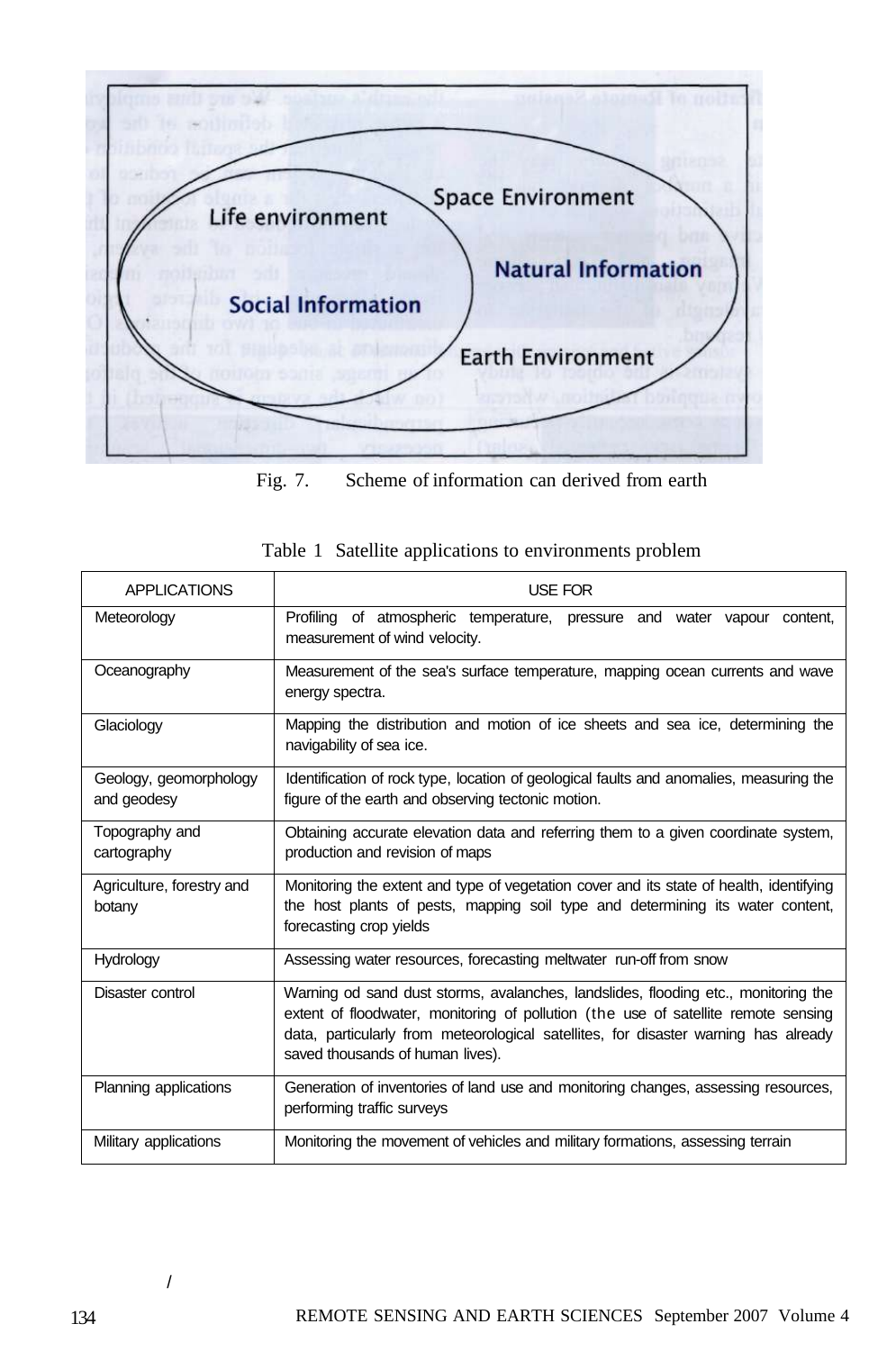## **VII. ALOS Satellite Data**

The Advance Land Oserving Sattelite (ALOS) is a Japanese satellite lounched on 24 January 2006. For most of 2006, the satellite underwent extensive calibration validation before the products were release. The satellite provides high quality, low cost • Earth observation data for topographical mapping, disaster and environmental monitoring and climate change studies. ALOS also provides an alternative source of data and a level of back-up to the Landsat series of satellites.

ALOS is one of the largest Earth observing satellites in the world. Its objectives are to:

- provide maps for Japan and other countries including those in Asia-Pacific region;
- perform regional observation for sustainable development (harmonisation between Earth environment and development);
- conduct disaster monitoring around the world;
- survey natural resources; and develop technology necessary for future Earth observing satellites.

| Launch date<br>$\ddot{\cdot}$                   | 24 January 2006               |  |  |  |
|-------------------------------------------------|-------------------------------|--|--|--|
| Expected life<br>$\ddot{\cdot}$                 | 3-5 years                     |  |  |  |
| Altitude                                        | Approx. 692 kilometres        |  |  |  |
| Orbit                                           | Sun-Synchronous Sub-recurrent |  |  |  |
| Inclination<br>$\ddot{\cdot}$                   | $98.16^{\circ}$               |  |  |  |
| Period                                          | 98.7 minutes                  |  |  |  |
| Recurrent period                                | 46 days                       |  |  |  |
| Local time at descending node<br>$\ddot{\cdot}$ | 10:30 AM $\pm$ 15 minutes     |  |  |  |
| Weight                                          | 3850 kilograms                |  |  |  |

Table 2. Major Characteristic of ALOS

## **The ALOS satellite carries three main sensors:**

**1). PRISM:** Panchromatic Remotesensing Instrument for Stereo Mapping

The PRISM sensor is mainly designed for mapping. It consists of three sets of telescopes for forward, nadir and backward *viewing with each*  telescope providing 2.5 metre spatial

resolution. These specifications facilitate generation of precise Digital Elevation Models (DEM), and achieve the accuracy for 1:25,000 scale maps. The PRISM also has a capability to acquire in wide swath mode (70 kilometre) although it is expected most acquisitions will be in triplet mode (35 kilometre *swath).*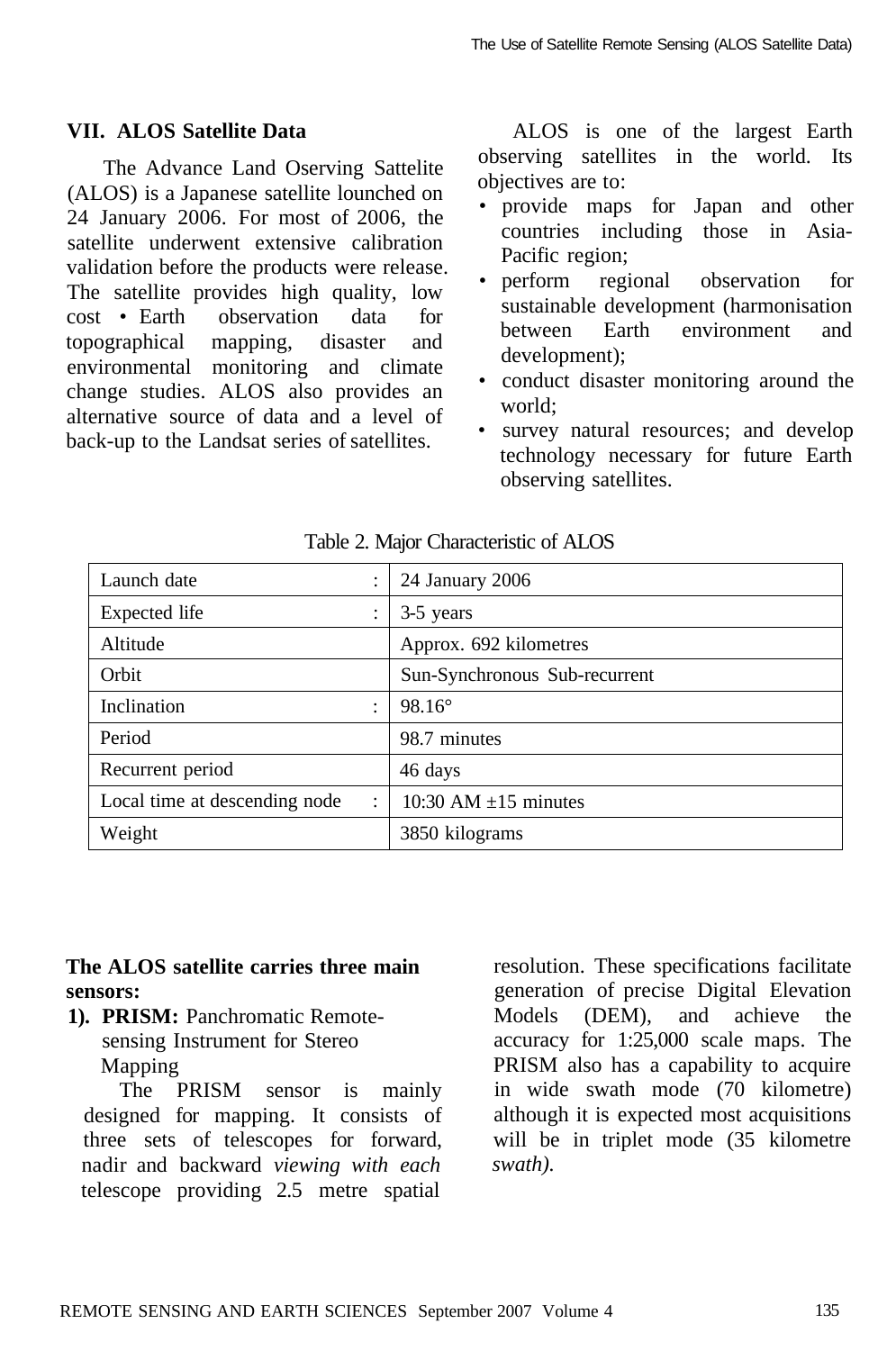| Swath width - triplet mode (forward, nadir and | 35 kilometres (at nadir)                         |
|------------------------------------------------|--------------------------------------------------|
| backwards) (most commonly used mode)           |                                                  |
| Swath width - wide swath mode                  | 70 kilometres (at nadir)                         |
| (mainly for disaster response)                 |                                                  |
| Spatial resolution                             | 2.5 metres (at nadir)                            |
| Wavelength                                     | $0.52 - 0.77$ (im (visible green)                |
| Scanning method                                | Push broom with 6 CCDs for Nadir telescope and 8 |
|                                                | CCDs for each Forward and Backward telescopes.   |
| Stereo imaging base-height ratio               | 10                                               |
| Pointing angle                                 | $±1.5^\circ$ capability                          |
|                                                | +1.2° for odd numbered cycles                    |
|                                                | -1.2° for even numbered cycles                   |
| Quantisation                                   | 8 bits                                           |

Table 3. Characteristic of PRISM sensor

# **2). AVNIR-2:** Advanced Visible and Near Infrared Radiometer type 2

The AVNIR-2 sensor is useful for observing land and coastal zones and provides better spatial land coverage maps and land-use classification maps

for monitoring regional environments. The instrument has a cross track pointing function for disaster monitoring. This may also allow simultaneous observation with PALSAR.

| Spatial resolution | 10 metres (at nadir)                                   |  |  |  |
|--------------------|--------------------------------------------------------|--|--|--|
| Wavelength         | band $V 0.42 - 0.50$ jim (visible blue)                |  |  |  |
|                    | band $2:0.52 - 0.60$  im (visible green)               |  |  |  |
|                    | band 3: $0.61 - 0.69$ <i>\im (visible red)</i>         |  |  |  |
|                    | band $4:0.76 - 0.89$ $\vert \text{im}$ (near infrared) |  |  |  |
| Scanning method    | Push broom with 1 CCD for each band.                   |  |  |  |
| Pointing angle     | $±44$ degrees                                          |  |  |  |
| Quantisation       | 8 bits                                                 |  |  |  |

Table 4. Characteristic of AVNIR-2 sensor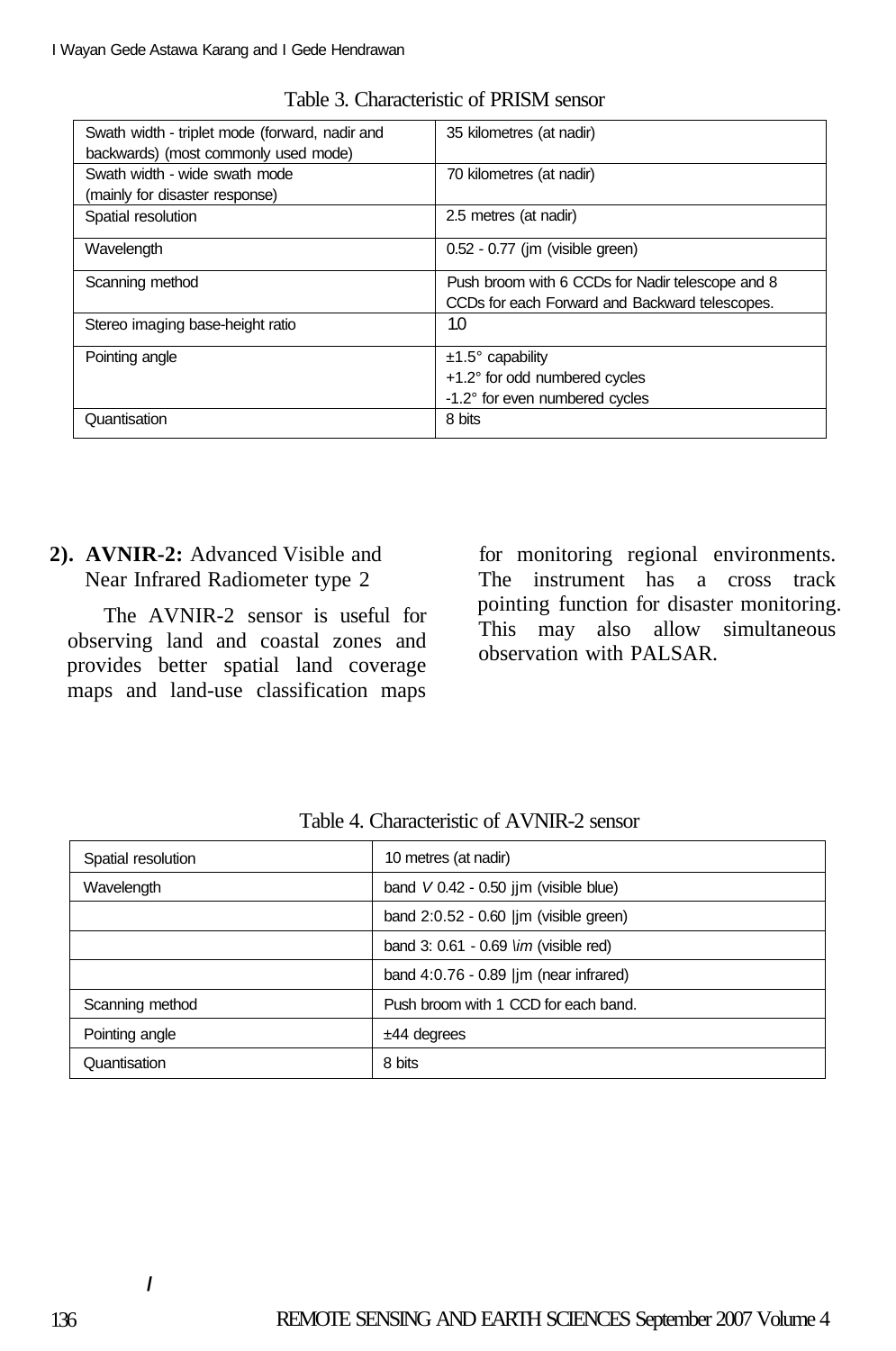| Observation mode             |                | Fine beam single<br>(High resolution)                | Fine beam dual<br>(High resolution)                    | <b>Direct</b><br>downlink  | <b>ScanSAR</b>                                                                                      | <b>Polarimetric</b>      |  |  |  |
|------------------------------|----------------|------------------------------------------------------|--------------------------------------------------------|----------------------------|-----------------------------------------------------------------------------------------------------|--------------------------|--|--|--|
| Frequency                    |                | L band $(1.27 \text{GHz})$                           |                                                        |                            |                                                                                                     |                          |  |  |  |
| Polarisation                 |                | <b>HHorVV</b>                                        | HH+HVor<br>VV+VH                                       | <b>HHorVV</b>              | <b>HHorVV</b>                                                                                       | $HH+HV+$<br>VV+VH        |  |  |  |
| <b>Direct downlink</b>       |                | No.                                                  | No.                                                    | <b>Yes</b>                 | <b>Yes</b>                                                                                          | No                       |  |  |  |
| Incidence angle              |                | $9.9 - 50.8$ °                                       | $9.9 - 50.8^{\circ}$                                   | $9.9 - 50.8^{\circ}$       | $24.6 - 271$ °                                                                                      | $9.7 - 50.8$ °           |  |  |  |
|                              | Range          | 10 metres                                            | 20 metres                                              | 20 metres                  | 100 metres                                                                                          | 30 metres                |  |  |  |
| <b>Spatial</b><br>resolution | <b>Azimuth</b> | 6.25 metres<br>(2 looks)<br>12.5 metres<br>(4 looks) | 6.25 metres<br>$(2$ looks)<br>12.5 metres<br>(4 looks) | 12.5 metres<br>$(4$ looks) | 100 metres                                                                                          | 12.5 metres<br>(4 looks) |  |  |  |
| Swath width                  |                | 70 kilometres                                        | 70 kilometres                                          | 70<br>kilometres           | 250 kilometres<br>(3 scans)<br>300 kilometres<br>(4 scans)<br>350 kilometres<br>$(5 \text{ scans})$ | 30<br>kilometres         |  |  |  |

Table 5. Characteristic of PALS AR sensor

# **3). PALSAR:** Phased Array type L-band Synthetic Aperture Radar

The PALSAR is an active microwave sensor for cloud-free and day-and-night land observation. It has a number of modes:

Fine beam or high resolution mode is the main mode and chiefly used for detailed regional observations and repeatpass interferometry. Data in this mode can be acquired as single polarisation (FBS) or as dual polarisation (FBD).

Direct downlink mode is suited for direct downlink by international ground stations such as ACRES.

ScanSAR mode will allow acquisitions of about 250-350km width by sacrificing spatial resolution. This is considered to be useful for sea ice extent and rain forest monitoring. This mode is suited for direct downlink by international ground stations such as ACRES.

Polarimetric mode will operate on an experimental basis. Polarization is changed in every pulse of the transmission signal and dual polarization signals are simultaneously received.

# **Expected Use of ALOS Data**

# **1). Cartography**

PRISM images are useful for large scale mapping because even roads and rivers that are shown in a 1/25,000 map are visible in its image data. They are also very helpful for efficiently updating maps due to their immediate transmission and vast area coverage.

## **2). Regional Observation**

One of the conditions to produce "tasty rice" is said to be less protein in a grain of rice. By using the satellite to cover the vast observation area, we can find out the content rate of the protein in rice for efficient quality control.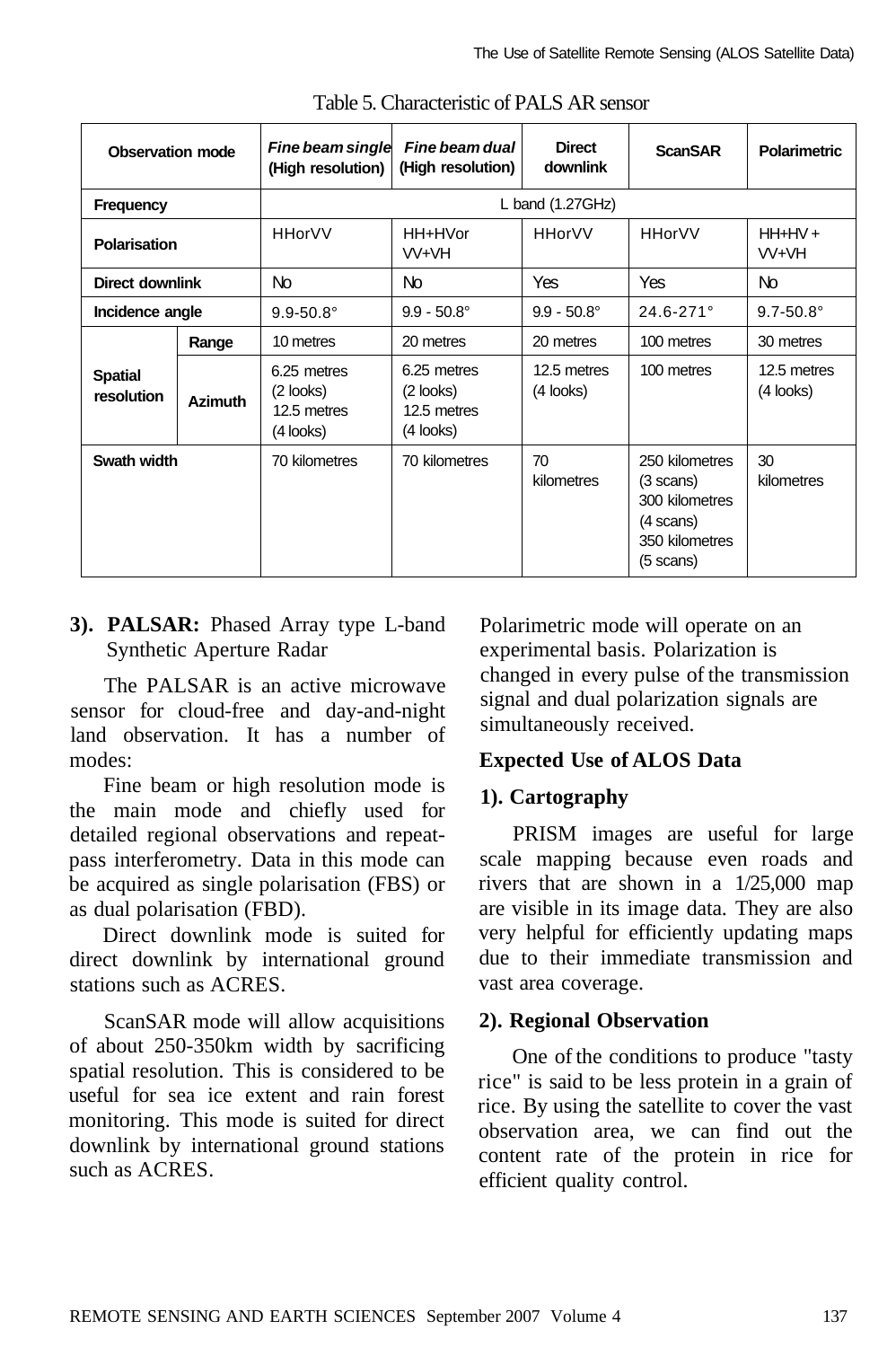

Fig. 7. Detailed map with immediate data transmission



Fig. 8. Rice protein content map (SPOT/HRV Data, Sep. 5, 1999). Red and yellow areas indicate more protein in rice.

## **3). Monitoring a disaster**

As to minimize the damage of a natural disaster. When we consider measures to deal with a disaster, it is

important to understand the exact range and status of a disaster-stricken area by comparing its images taken before and after the disaster.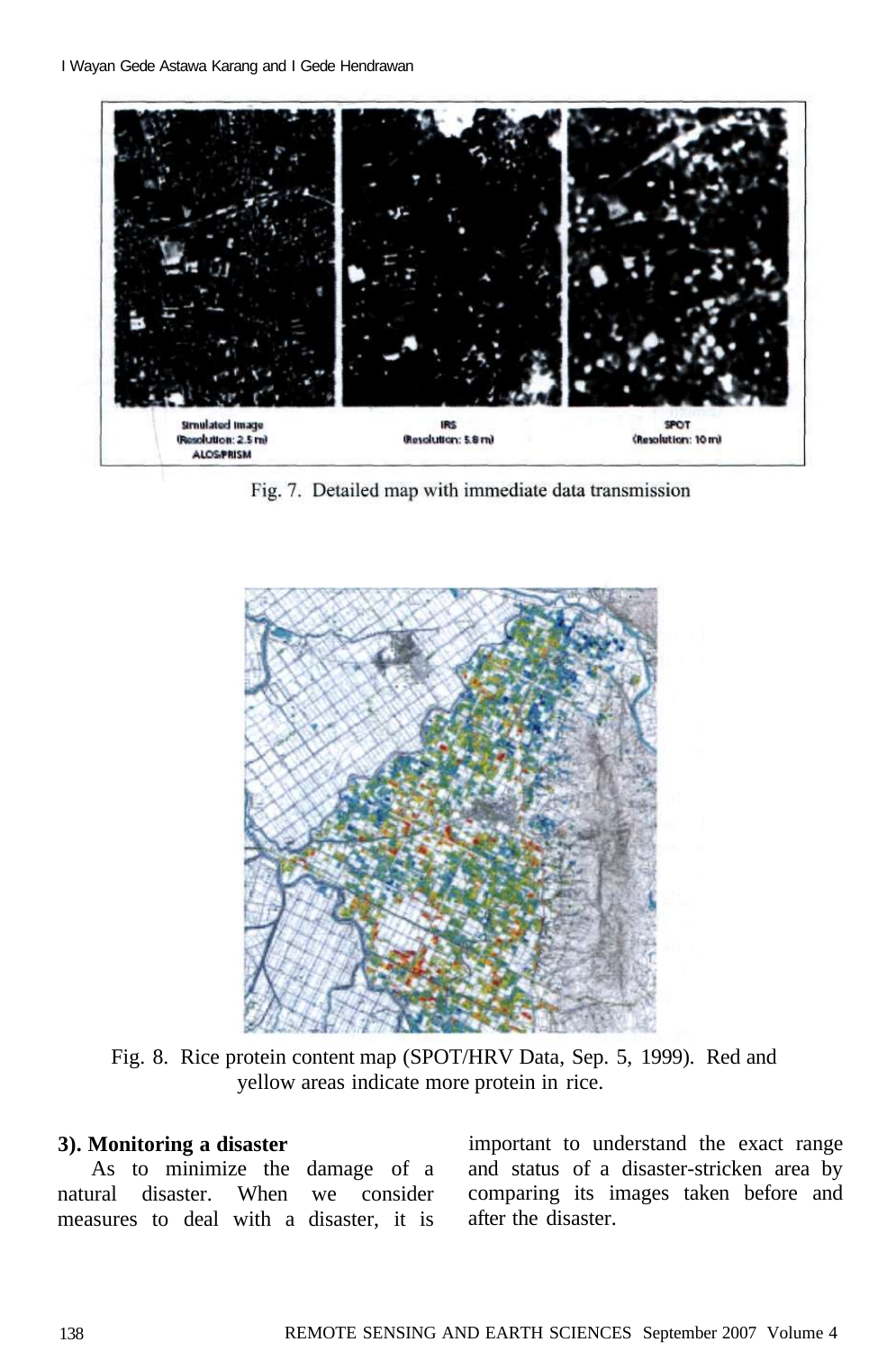

Fig. 9. A map of destroyed areas by landslide and photos of those areas (A map was made by combining the SPOT-5 images taken on August 15, 2001 and July 24, 2004)



Fig. 10. Tsunami damage following earthquake off Sumatra (combination of images taken by SPOT and JeRS-1)

The photo shows damage in Banda Aceh, Indonesia, by the tsunami tidal wave caused by a huge earthquake off Sumatra on December 26, 2004. Flooded areas are in vermilion.

#### **4). Resource Surveying**

To find natural resources such as oil and minerals. Analysis of image data can be helpful for surveying resources such as extracting rocks and geological features which are indexes of resource distribution.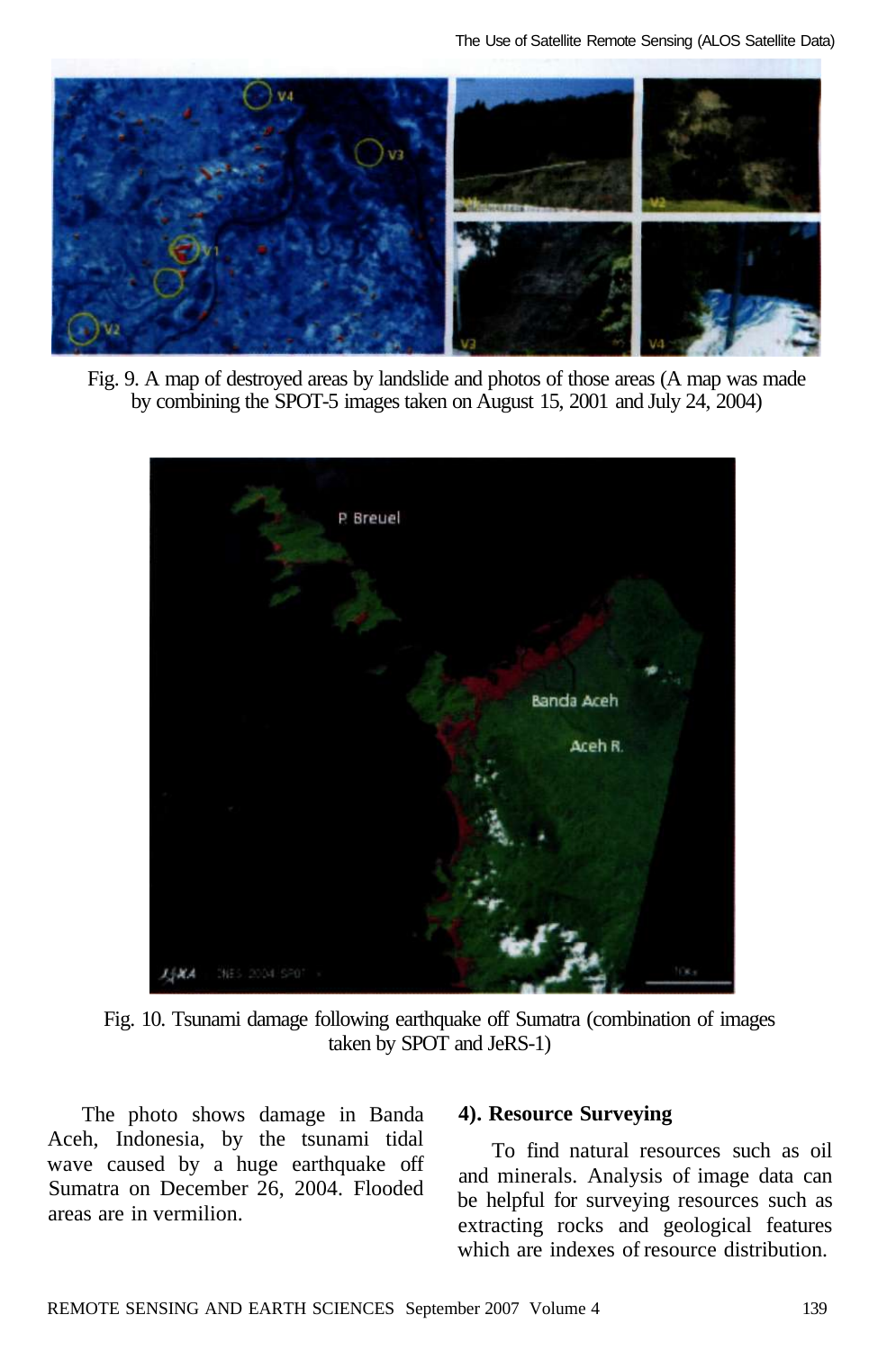

Fig. 11. Karst, which is unique in limestone areas, can be seen in this image taken by a microwave sensor (Synthetic Aperture Rader, SAR.) Although this area is vastly covered by a tropical rain forest and unevenness of the land surface can be observed (Sulawesi Island, Indonesia)

#### **VIII. Discussion and Conclusion**

Satellite remote sensing as the use of satellite-borne sensors to observe, measure, and record the electromagnetic radiation reflected or emitted by the Earth and its environment for subsequent analysis and extraction of information. Each of these sensors enables direct observation of the global land surface in a consistent fashion, with data having unique characteristics of spectral, spatial, and temporal resolution. To varying degrees, the data gathered by each sensor are suited for the variety of specific interests associated with monitoring the effects of natural events and human actions on land cover. Such interests may alternatively require high frequency of coverage, specific combinations of spectral information, or high spatial resolution. In many cases, the data of two or more sensors offer complementary characteristics, making joint use of data advantageous. (Joint use refers to the computerized merging or fusion of different data types into a single

product, as well as to the synergistic use and analysis of different data types in the course of research.)

The Advanced Land Observing Satellite (ALOS) aims at collecting global topographic data with a high resolution by upgrading the land observation technology of the Japan Earth Resources Satellite-1 (JERS-l,or Fuyo) and the Advanced Earth Observing Satellite (ADEOS or Midori). The ALOS is equipped with three earth observation sensors, namely the Panchromatic Remote-sensing Instrument of Stereo Mapping (PRISM) for obtaining terrain data including elevations; the Advanced Visible and Near Infrared Radiometer type-2 (AVNIR-2) for providing land coverage maps and landuse classification maps; and the Phased Array type L-band Synthetic Aperture Radar (PALSAR) for day-and-night observations of land and ice sheets regardless of the weather. With these three sensors, the ALOS has detailed land observation functions.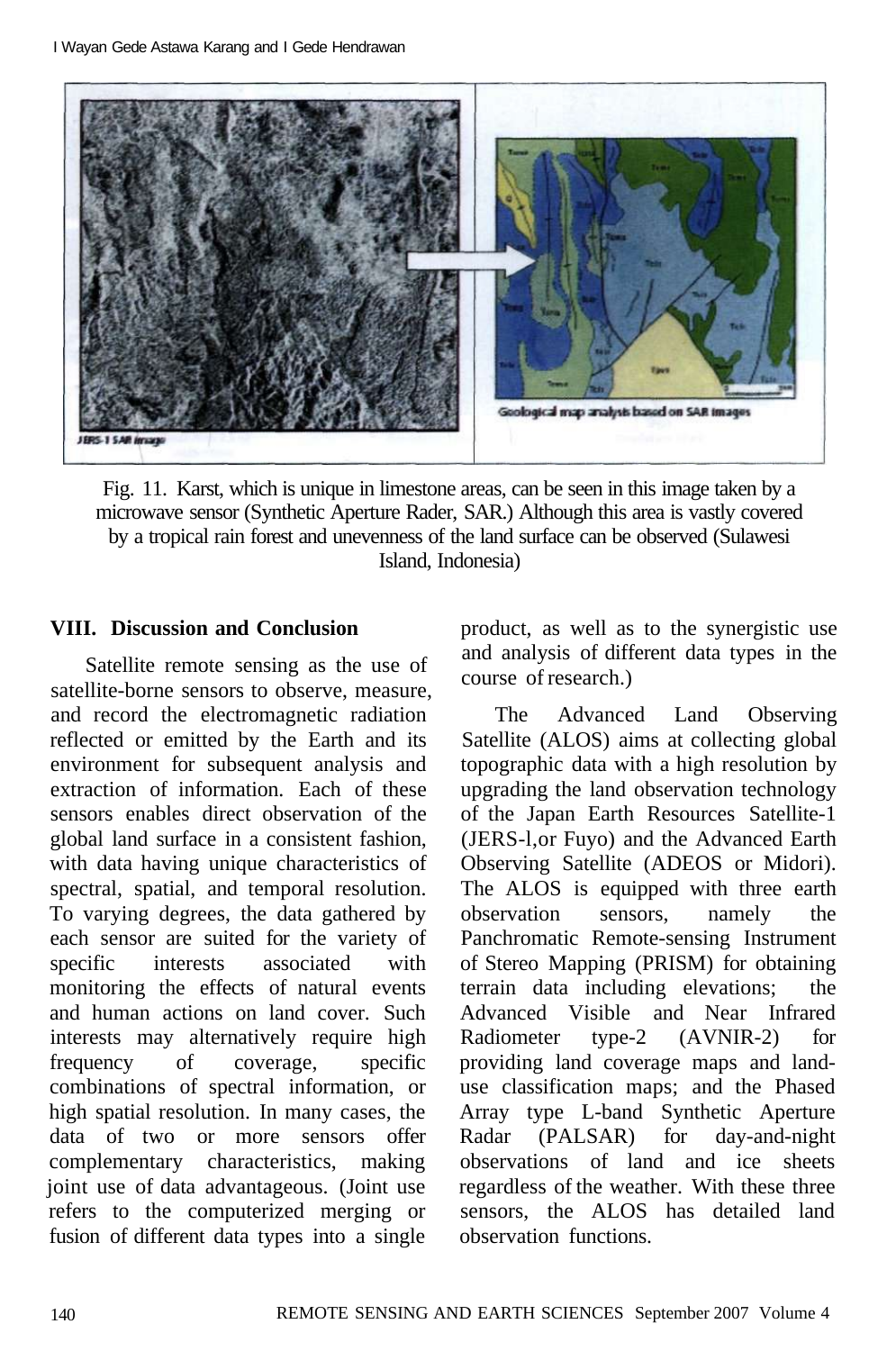#### References

- Austral iant Government, Geoscience Australia. 2007. ALOS satellite data, amht.htm. avalaible at [http://www.ga.](http://www.ga) gov.au/acres/prodser/a losdata.isp (verified 22/08/2007)
- CIESIN Thematic Guides. 2007. Satellite Remote Sensing and its Role in Global Change Research. Available at http;//w\vw.ciesin.columbia.edu/TG/R S/satrcmot.html. (verified 25/08/2007)
- Cracknel I. A and L. Hayes. 1991. Introduction to Remote Sensing. University of Dundee.
- Earth Observatory. 2007. Avalaible at [http://earthobservatorv.nasa.go\](http://earthobservatorv.nasa.go/) 'Libra ry/ RemoteSensing/remote 04.html (verified 15/08/2007)
- Earth Observation Satellite. 2006. ALOSUAXA Advanced Land Observing Satellite Daichi (ALOS). amht.htm. Available at [http://www.eorc.jaxa.jp h](http://www.eorc.jaxa.jp)iUovama/sate llite/sendata/prism e.html (verified 25/082007)
- Rces, W.G. 1990. Physical Principles of Remote Sensing. Cambridge University.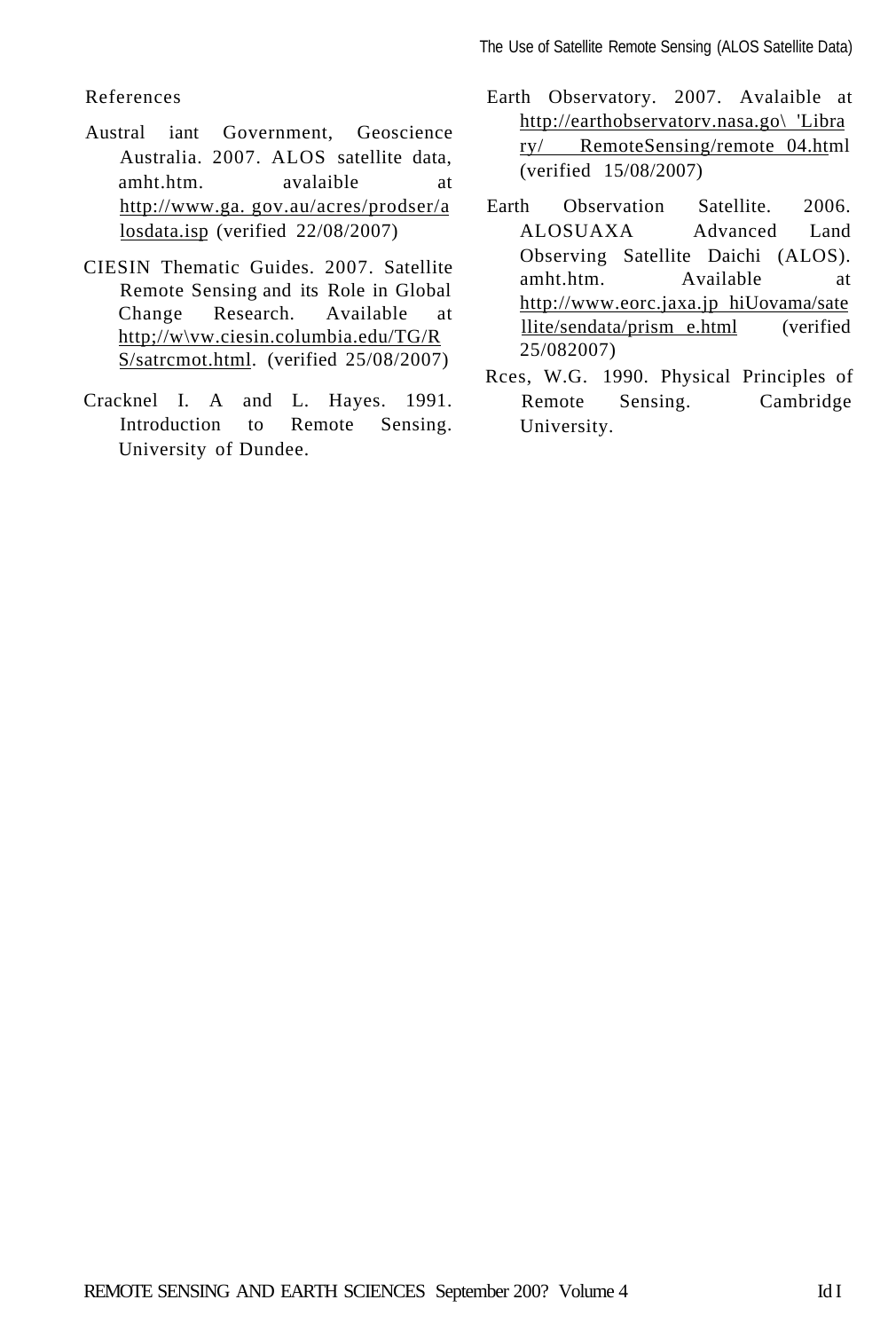# IReSES Statutes and Rules

*International Society of Remote Sensing and Earth Sciences (IReSES)* as a scientific forum was formed to promote ocean sciences anil remote sensing through mutual and international understanding and collaboration in the South-East Asia. Emphasis is pfaccd on fostering science interest and capability in developing countries, with sponsorships and financial support from individuals and organizations. The IReSES, established in 2003. has been based on the participation of individual scientists, including financial and consulting contributors. It has involved universities, research institutions, governmental agencies and private institutions in developing countries related to ocean and earth environmental research.

Contents:

- Article 1. Name
- Article 2, Aims
- Article 3. Activities
- Article 4. Language
- Article 5. Membership
- Article 6. IReSES structure and The Association
	- 6.1 Congress
		- 6.1.1 General Assembly
		- 6.1.2 Members
		- 6.1.3 Scientific Organising Committee
		- 6.1.4 President and vice-president
	- 6.2 Adminsitrative Executive Board
		- 6.2.1 Chief Executive Secretary and Executive Secretary
		- 6.2.2 Executive Members
		- 6.2.3 Treasurer
		- 6.2.4 Secretary
	- 6.3 Committees
	- 6.4 Commissions
	- 6.5 Honorable Advisory Body
- Article 7. Secretariat
- Article 8. Election
- Article 9. Budget
- Article 10. IReSES Award

## Article I. Name

The name of society is "International Society of Remote Snsing and Earth Sciences (IReSES)".

# Article 2. Aims

The society is. in general, for the promotion of studies of the oceans and related earth sciences using remote sensing technology through international collaboration with the following scientificprioritics: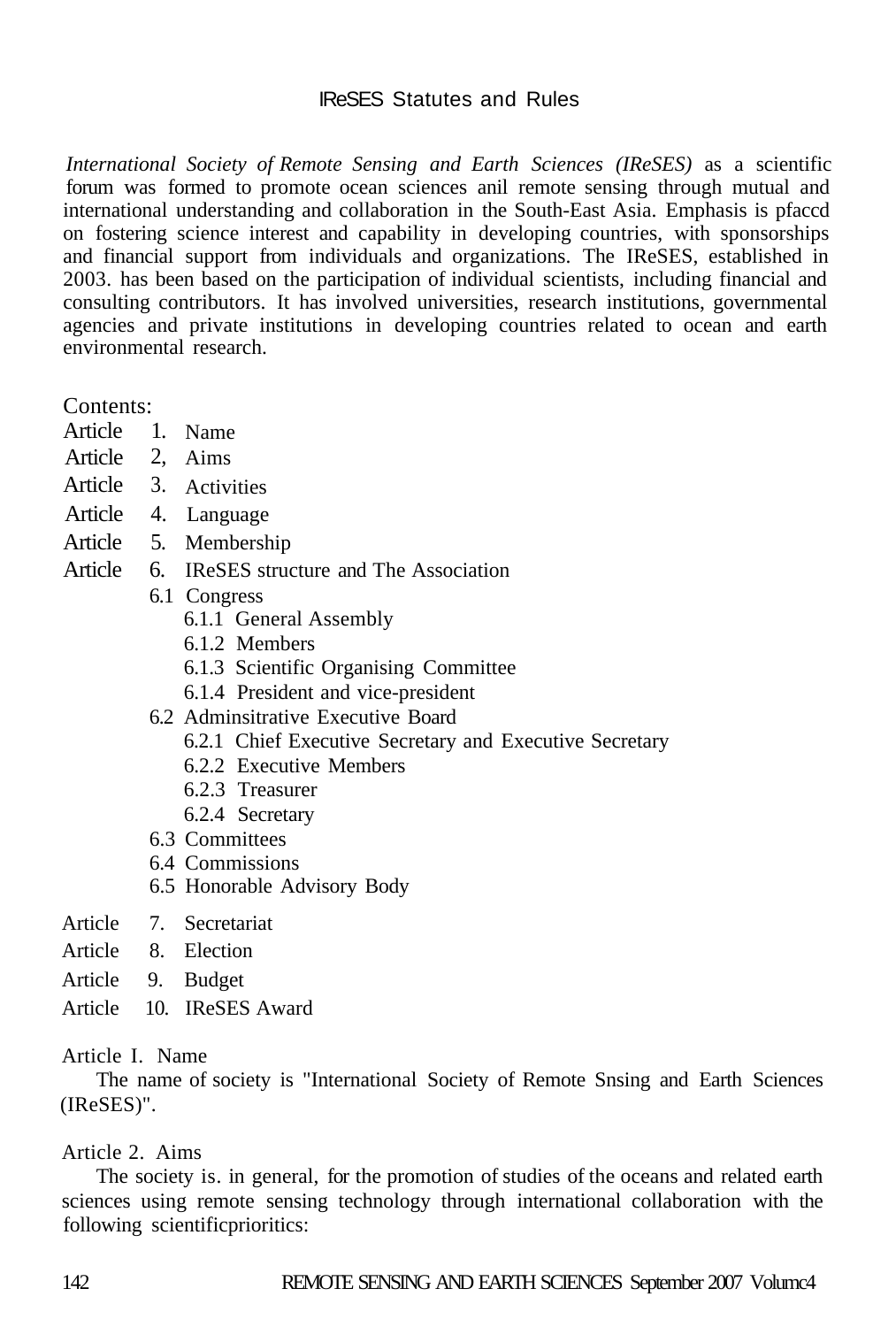- 1. The society promotes studies of (he oceans and related earth sciences such as greenhouse effect, ENSO, ocean hazard, pollution, sea level rise and other climatic variability in South-East Asia using remote sensing and involving international collaborative programs.
- 2. The IReSES aims to provide better opportunities for scientists, especially from developing countries for learning and applying the state of art in earth remote sensing including space and under water development, information technology, computer science and environmental sciences, through international conferences and training courses.

#### Article 5. Activities

The principal activities of society shall be:

- To promote earth sciences remote sensing through activities such as conferences, training courses, working group meetings.
- To improve the awareness of the applicability of remote sensing data toward understanding our environment.
- To use such information for addressing various issues of regional and global concern.

The society also popularizes earth sciences remote sensing by publishing journals (IReSES). proceedings and book.

#### Article 4. Language

The working language of the society shall be the English language.

## Article 5. Membership

A. Member

Any individual scientist, graduate student or public/non-public institution or organization may apply to join the society as Ordinary Member, Student Member, and Associated Member, respectively.

The admission of any new member shall be at the discretion of the IReSES executive (President, Vice President, Chairman of Committees) and the General Assembly.

The benefit to the members arc among others:

- Timely information and invitation to participate on each forthcoming IReSES, training courses, symposia, and other specialization activities.
- Certi ficale (diploma) of membership.
- Distribution of IJReSES for the members.
- B. Associate Member

Any public or non-public organization interested in the society may apply to join the society as an Associate Member. Admission of any new associate member shall be recommended by IReSES executive meeting and decided by the General Assembly. The membership is simply required to be a consulting sponsorship and essentially without any responsibility or vote.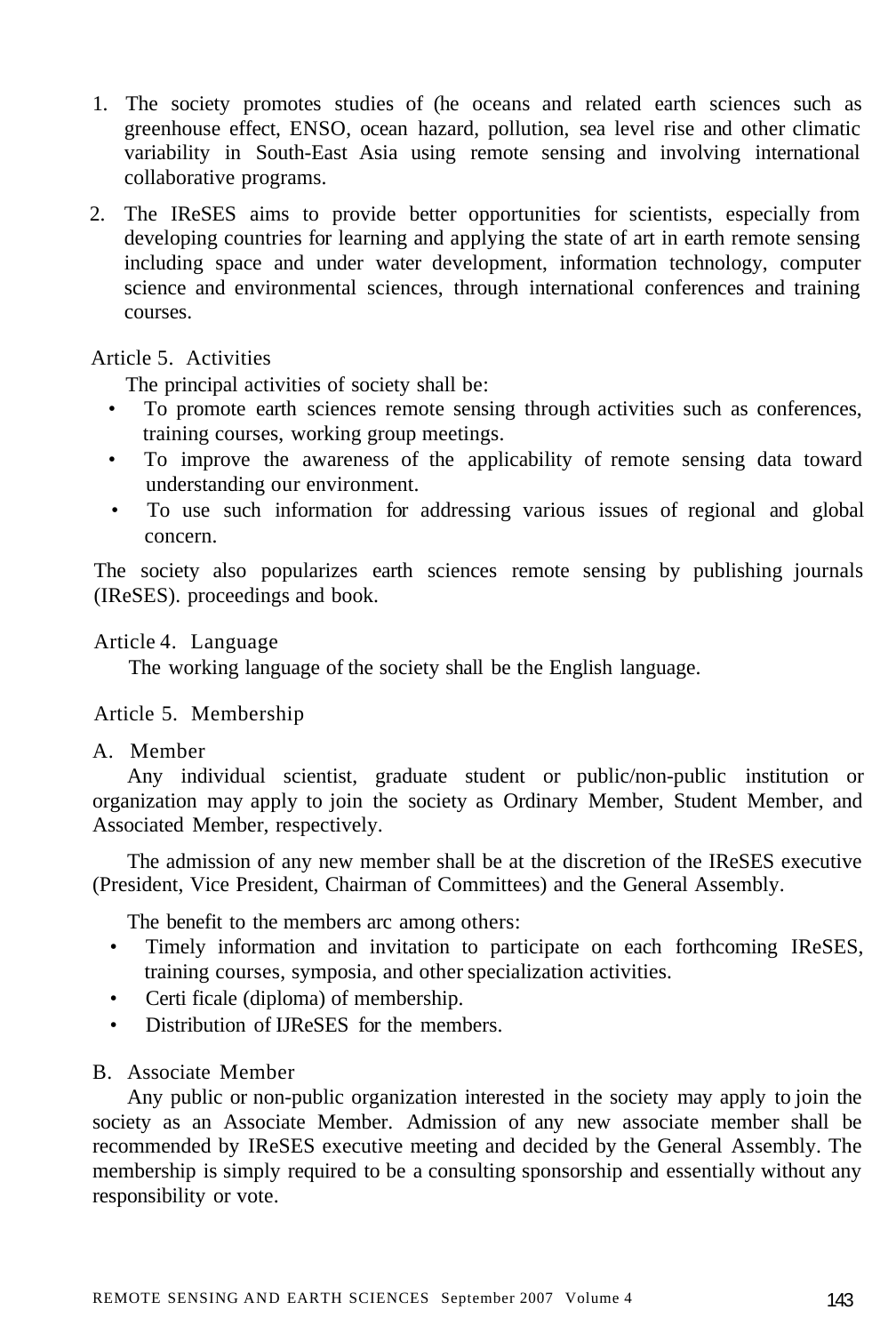#### C. Sustaining Member

Any *organization and company interested in supporting the society may apply to join*  the society as a Sustaining Member that provides financial sponsorship to each conference.

## Article 6. IReSES Structure and The Association

The IReSES structure consists of two-tier system: the Administrative Executive Board and IRcSES Association that can deal with the contract business ordered by domestic and foreign government and company. The structural flow chart is shown in Appendix-1.

The Administrative Executive Board is comprised of the President. Vice President and chairman of committees. The Administrative Executive Board also consists of the Treasurer and the Secretary.

#### 6.1. General Assembly

The General Assembly is the highest authority of iReSES and consist of all members reported active by the Executive Board during each General Assembly. It shall act as appropriate and generally after recommendations from Executive Board.

An ordinary session of the General Assembly is held bi-annually during each IReSES conference, at a place and date determined by the General Assembly at the previous conference. The President chairs the General Assembly.

#### 6.2 Members

The members are classified as a ordinary member, student member, associate member and sustaining member as defined in Article-5.

## 6.3. President and Vice-President

The president recommends the mcbers for Administrative Executive Board, Treasurer and Secretary. The Vice-President assists the President, shares in general his/her responsibilities and implements the president's role either in absence of the President or as the representative of the President in the society.

The President and the Vice President are elected by the Administrative Executive Board.

#### 6.4 Administrative Executive Board

The Administrative Executive Board consists of the President. Vice-president. Executive Members, Treasurer. Secretary' and the Chairpersons of committees and commissions as stated in article 6. The Administrative Executive Board overseas the overall functioning of the society. It implements the society activities, policies and views. approved/.recommended by the committees.

The Executive Board Members are nominated by the President, in consultation with the vice-president. The Administrative Executive Board shall elect the new president, after retirement of the previous president.

#### 6.5. Executive Associates.

The Executive Associates share the responsibility of the president and assist him/her in the co-ordination of IReSES activities. In the absence of the president, the vice president will be the officiating head of the Administrative Board. It is also yhe duty of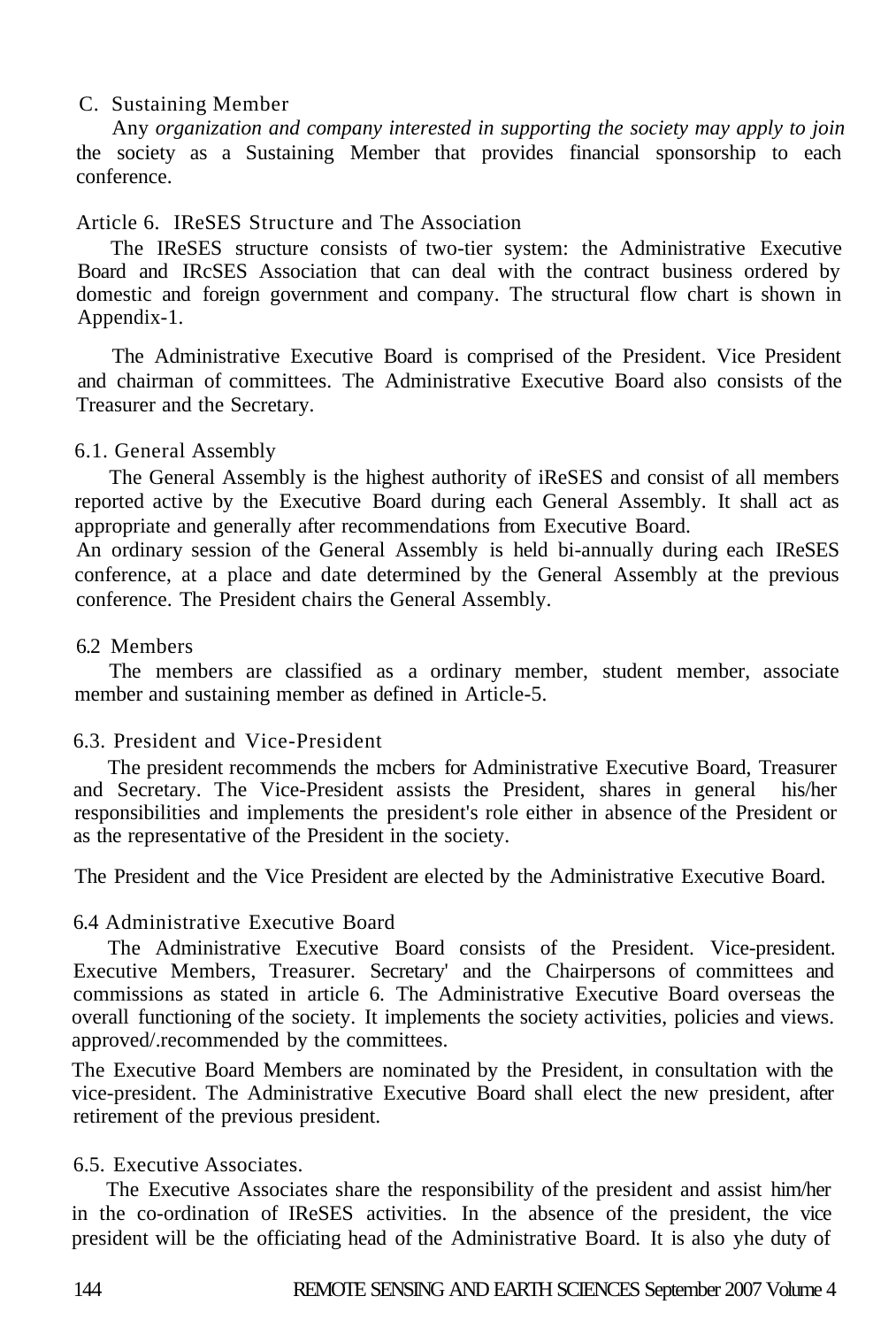Ihe president lo convene the Executive Board Meeting. The president coordinates the over all functions oflRcSES and has the following responsibilities/duties in collaboration with the Executive Associates.

- > Responsible for implementation of the society's policies and view recommended by committees.
- > Signatory to all IReSES notifications related to the society's functioning.
- > Forwards the recommendations proposals from committees to the Administrative Board for approval and to the General Assembly for ratification.
- > Present the reports of the IReSES activities since the previous General Assembly.

# 6.6. Executive Members

The executive members are responsible to assist the president/vice-president in coordinating and executing the IReSES activities and proposals. The president shall delegate power/responsibilities to the executive members as and when the situation demands.

# 6.7. Treasurer

The treasurer administers the IReSES budget and submits the financial report to the General Assembly. The treasurer is one of the member of the Financial Committee which plans and audits the society's budget and budgetary requirements.

## 6.8. Secretary

The secretary is to help the president and executive associates in the day-to-day business of the society. The secretary is responsible for book keeping and all documentation of the IReSES correspondence.

## 6.9. Committees:

Committees arc an important part of the Administrative Executive Board. The Chairmen are nominated by the President in consultation with the Vice-President. In turn, the chairman plans, requests the participation and appoints the members who will integrate the corresponding Committee.

IReSES Vias the following committees:

# 6.9.1. Editorial

The editorial committee is responsible for the society's journals.

## 6.9.2. Program

The program committee is responsible for making and arrangement of each program of coming symposium of IReSES. and appoints the chairman of the sessions who will choose the excellent papers for next issue of IJReSES.

## 6.9.3 Training and Education

The committee for training and education is responsible for training and educating students and young scientists in the South-East Asia and organising events to improve the awareness of earth sciences remote sensing among the end users and public for the benefits of environmental monitoring and sustainable use of earth and ocean resources. This could be in terms of promoting awareness and training for using the voluminous